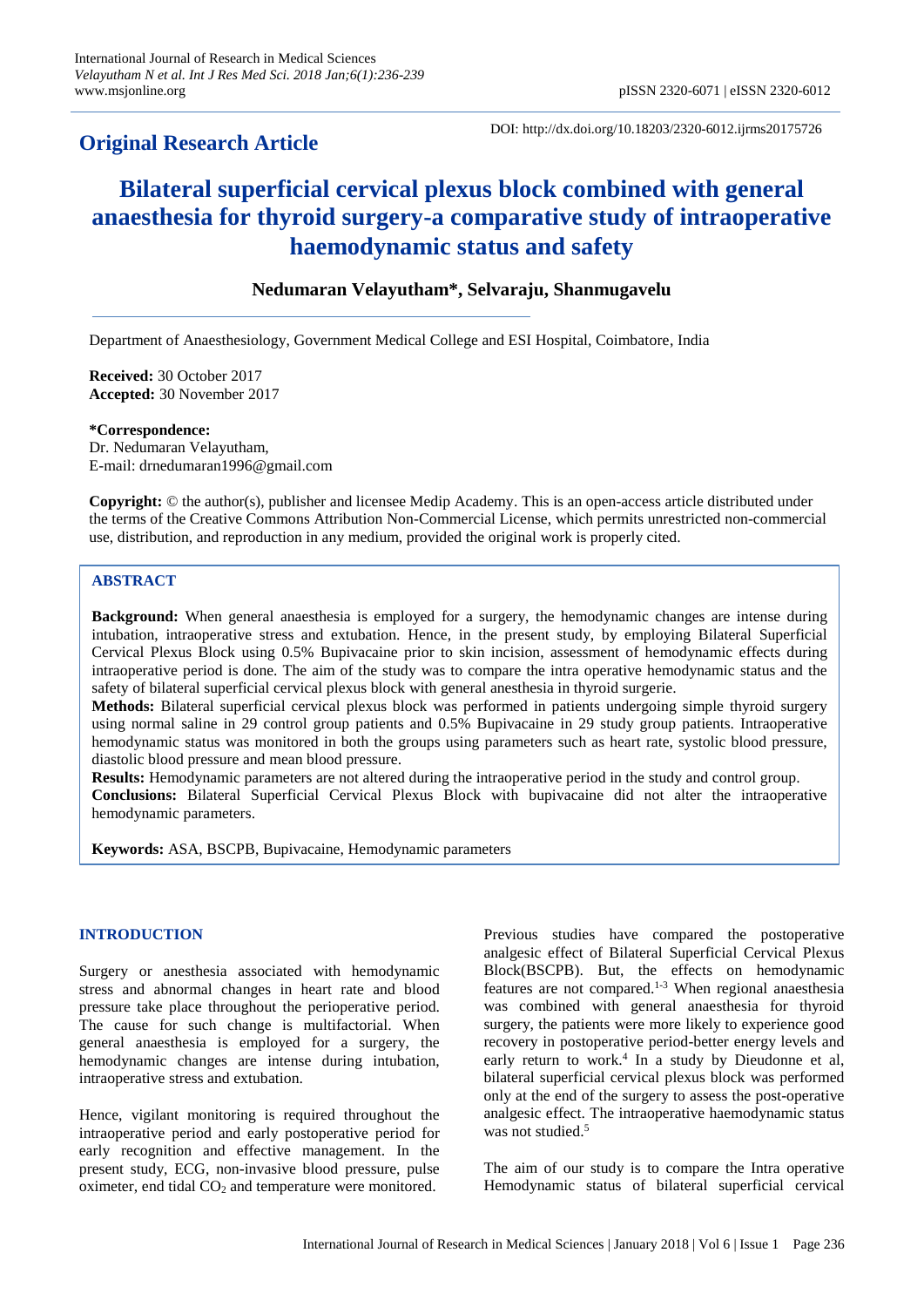plexus block combined with general anesthesia in thyroid surgeries and to compare the incidence of adverse effects of bilateral superficial cervical plexus block combined with general anesthesia in thyroid surgeries.

#### **METHODS**

Patients admitted to Government Medical College and ESI Hospital Coimbatore. Written informed consent are obtained from the patient to include in the study. Patients undergoing elective Thyroid surgeries are included in the study, after obtaining the ethical committee clearance.

#### *Inclusion and exclusion criteria*

Patients belonging to age group 18-60years of both sex with body weight 40-80kg under ASA (American Society of Anaesthesiologists) grade I and grade II undergoing elective operative procedures on thyroid gland were included in the study. Patients allergic to local anaesthetics, history of bleeding disorders, Substernal Goitre, patients with stridor, Thyroid malignancy, requiring block dissection, Respiratory compromise, ASA grade III and IV patients are excluded from the study. Mode of selection of cases double blinded, random sampling technique. Bupivacaine-supplied by neon pharmaceuticals.

#### *Superficial cervical plexus block technique*

A line is drawn from the tip of mastoid process to transverse process of C6 vertebra along the posterior border of the clavicular head of sternocleidomastoid muscle (shown in Figure 1). Using 23 Gauage 1.5-inch needle, 10ml of 0.5% bupivacaine is injected 15min prior to induction in a fan shaped manner at the midpoint of the above-mentioned line in the subcutaneous plane.



**Figure 1: Superficial cervical plexus block technique.**

#### *Allocation to different regimens*

Group I: Patients receiving superficial cervical plexus block with 10ml of Normal Saline each side.

Group II: Patients receiving superficial cervical plexus block with 10ml of 0.5 % Bupivacaine on each side.

#### *Sample size*

Considering the proportion of subjects who need additional intraoperative opiods as 55% and 20% in control and intervention group respectively, with 80% power of study and 5% alpha error, the required sample size was 29 subjects in both study and control group. Statistics software version 13 was used for sample size calculation.

#### **Statistical analysis**

Chi square test and student t-test are used appropriately to test the statistical significance of the parameters. IBM SPSS version 21 and Microsfot Excel 2013, are used for statistical analysis.

#### *Outcome measures*

Haemodynamic status are evaluated every 15min during intraoperative period using the following variables- Heart rate, Systolic blood pressure, Diastolic blood pressure and Mean arterial blood pressure. The hemodynamic parameters are measured using PHILIPS IntelliVue MP 40. To record arterial oxygen saturation, Pulse oximeter is used. ET CO2, capnography is measured using ET CO2 monitor. ECG is recorded in lead II, using ECG monitor. Temperature is monitored using oesophageal probe.

#### **RESULTS**

#### *Baseline parameters*

The baseline socio demographic parameters such as age and gender were comparable between the two groups.

#### *Hemodynamic parameters*



#### **Figure 2: Trend diagram of mean values HR in two study groups (N=58).**

The baseline hemodynamic parameters were compared between the study and control groups and there were no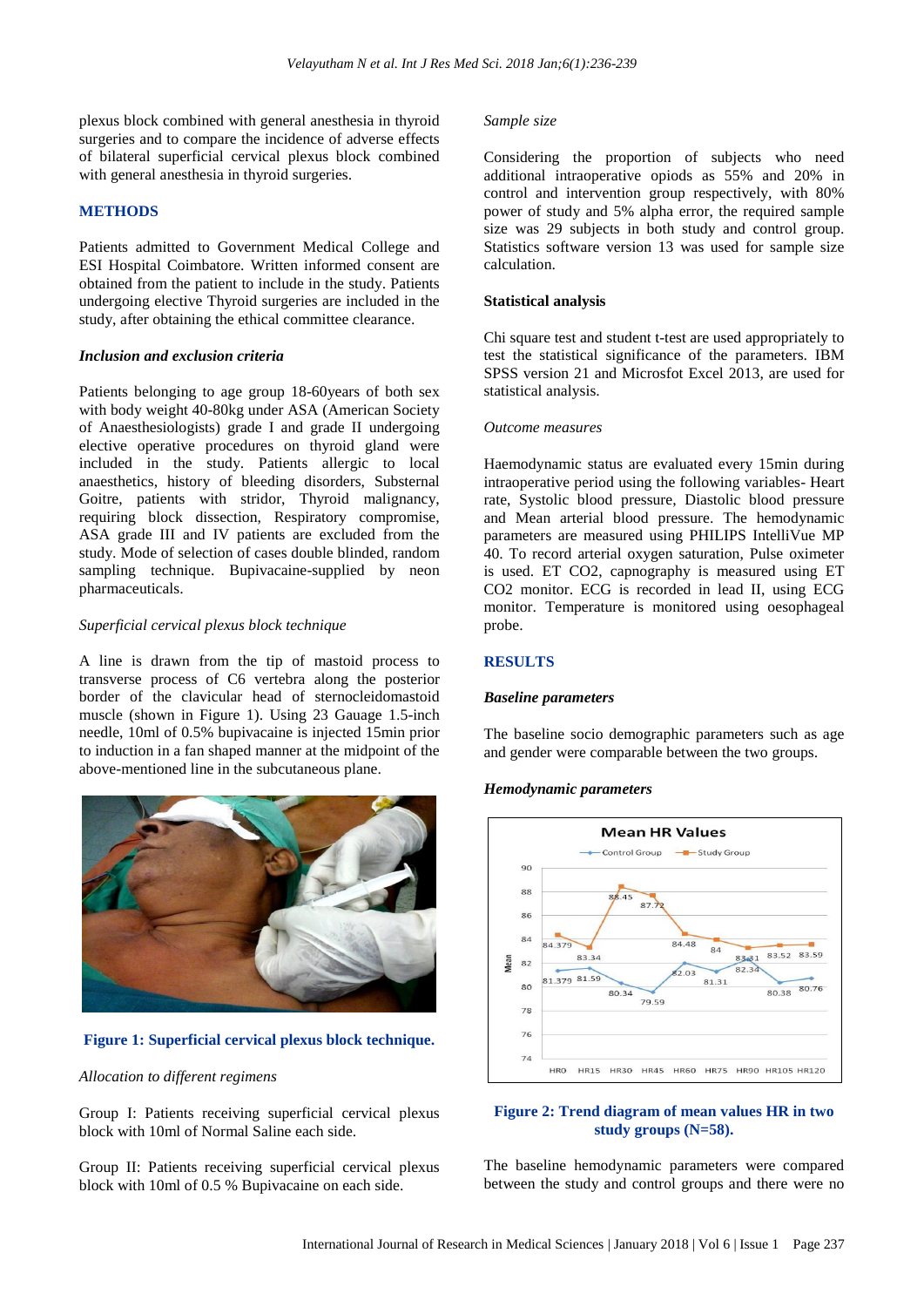statistically significant differences were observed Hence, both the groups were comparable. The mean values of the hemodynamic parameters were compared between the study and control groups.

Though the heart rate was constantly higher in study group, no statistically significant difference was observed in heart rate between the study and control groups during the intra operative period, except at 30 and 45minutes. The mean heart rate was 8.10 and 8.14beats/minute higher at 30 and 45minutes respectively. With p values  $\leq$ 0.05. (Figure 2) There is no statistically significant difference observed in the mean values of SBP, DBP and MAP between the study and control group (Figure 3,4,5).



**Figure 3: Trend diagram of mean values SBP in two study groups (n=58).**



#### **Figure 4: Trend diagram of mean values DBP in study and control groups (n=58).**

#### **DISCUSSION**

Wound Infiltration of local anaesthetics, bilateral superficial cervical plexus blocks bilateral combined superficial and deep cervical plexus block reduce the general anesthetic requirements during the surgery and also significantly lowers the severity of postoperative pain.5-10 But in these studies, the haemodynamic status during the surgery was not studied.



#### **Figure 5: Trend diagram of mean values MAP in study and control groups (N=58).**

However, in a study by Eti et al, use of local anaesthetic wound infiltration or use of bilateral superficial cervical plexus block did not decrease the analgesic requirement after thyroid surgery.<sup>11</sup> Also, in another study by Warschkow et al, the efficacy and safety of BSCPB in adjunct to GA was evaluated in thyroid surgery patients.<sup>12</sup> The risk of postoperative nausea and vomiting was also seen in patients who received BSCPB.

Hence, the proof of efficacy of combination of the BSCPB with general anaesthesia in thyroid surgery remains weak. There is a gap in the knowledge about the BSCPB in intraoperative haemodynamics in thyroid surgery. Therefore, the present study was conducted.

Considering the baseline hemodynamic parameters between the study and control groups, there is no statistically significant difference were observed. Hence, both groups are comparable.

The heart rate is constantly higher in the bupivacaine group compared to the normal saline group throughout the intraoperative period, which is statistically not significant except at 30 and 45minutes. At 30 and 45minutes, the difference in the mean heart rate was 8.1 and 8.14 beats/min respectively, with the p values  $\leq 0.05$ . But, after 45min, there is no statistically significant difference in the heart rate between the two groups.

Though the heart rate at 30 and 45min showed statistically significant difference between the bupivacaine and control groups, there is no statistically significant difference in heart rate after 45min.

Systolic blood pressure, diastolic blood pressure and mean arterial blood pressure did not show any statistically significant difference between the